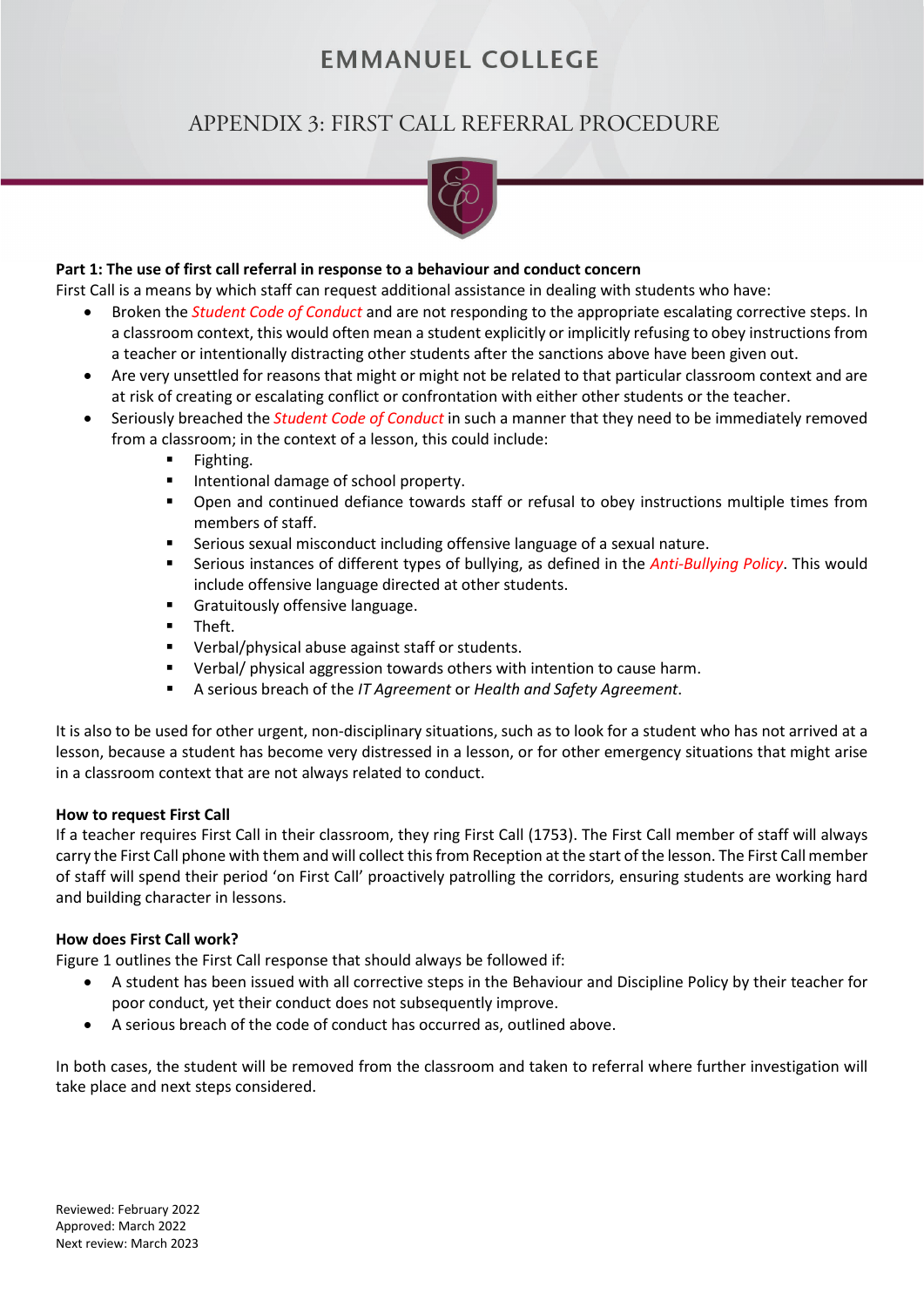## **Fig 1. First Call process**

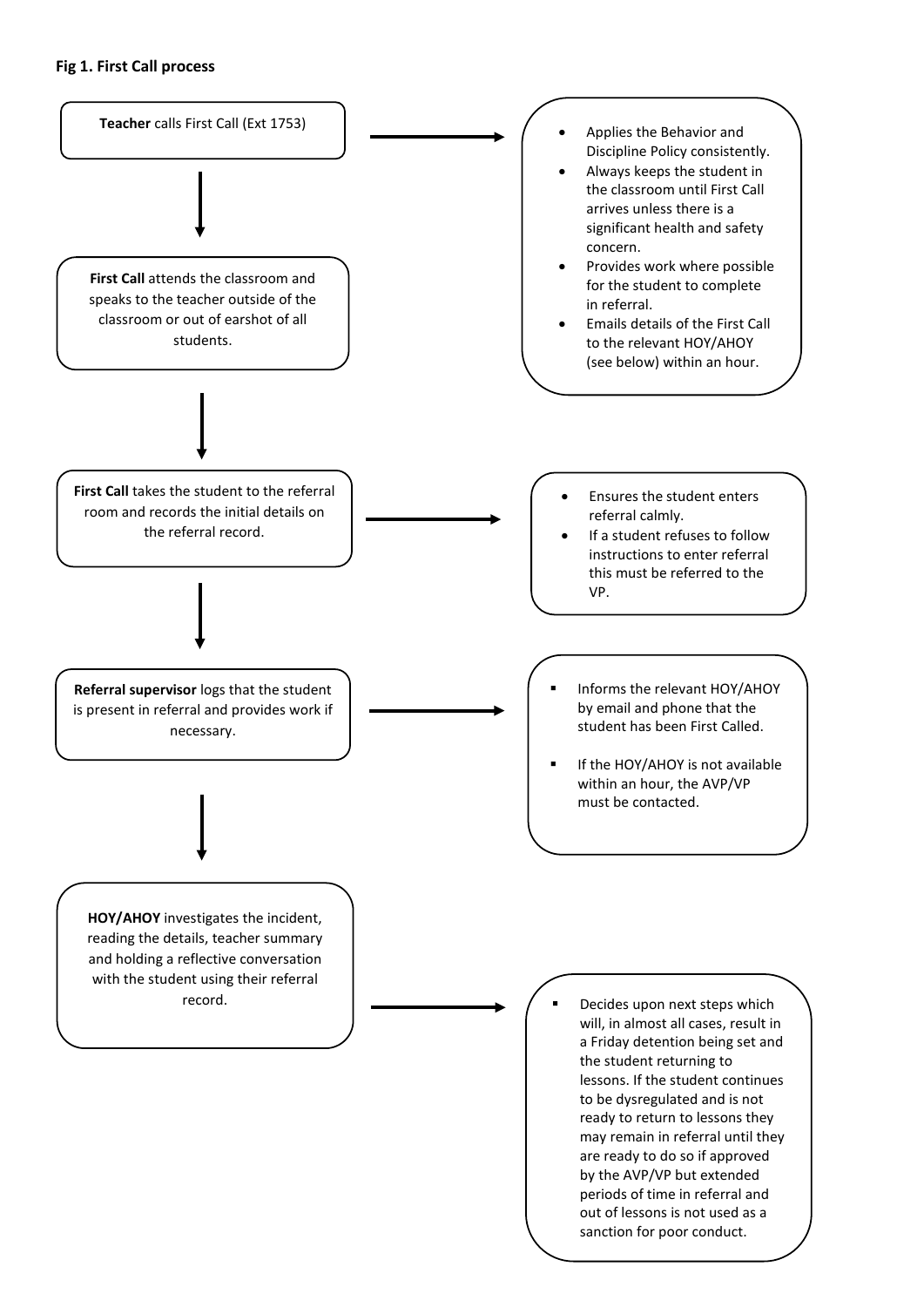## **Deciding upon the next steps**

The application of possible sanctions must be consistent. However, this does not mean that the sanctions are applied mechanistically. Each student and context is unique and sanctions or other further actionsshould therefore be tailored by taking into account how the approach may differ due to the College's knowledge of the student's individual needs. It is also appropriate to take into account mitigating/aggravating factors that have affected the student's conduct when taking a decision upon the course of action. If a student is not willing to reflect upon their own actions and take responsibility during the reflective conversation with the pastoral team, this will also be considered when taking a decision upon the course of action.

## **Fig 2. Next steps**

| <b>First Call</b> | Typical conduct issues, which                                                                                                                                                                                                                                                                                                                | <b>Immediate sanction</b>                                                                                                                                                                                                                                                                                                                                                                                                         | <b>Further actions and sanctions</b>                                                                                                                                                                                                                                                                                                                                                                                                               |
|-------------------|----------------------------------------------------------------------------------------------------------------------------------------------------------------------------------------------------------------------------------------------------------------------------------------------------------------------------------------------|-----------------------------------------------------------------------------------------------------------------------------------------------------------------------------------------------------------------------------------------------------------------------------------------------------------------------------------------------------------------------------------------------------------------------------------|----------------------------------------------------------------------------------------------------------------------------------------------------------------------------------------------------------------------------------------------------------------------------------------------------------------------------------------------------------------------------------------------------------------------------------------------------|
| level             | prompt a First Call request                                                                                                                                                                                                                                                                                                                  |                                                                                                                                                                                                                                                                                                                                                                                                                                   |                                                                                                                                                                                                                                                                                                                                                                                                                                                    |
| response          |                                                                                                                                                                                                                                                                                                                                              |                                                                                                                                                                                                                                                                                                                                                                                                                                   |                                                                                                                                                                                                                                                                                                                                                                                                                                                    |
| 1                 | Low-level poor conduct, such<br>as shouting out, distracting<br>other students, talking when<br>asked to be quiet, or<br>questioning a teacher's<br>judgement.<br>The student's conduct is likely<br>to have resulted in a warning<br>and a code being issued, but<br>the student is persisting in<br>their poor conduct/or is<br>unsettled. | The student remains in referral<br>until the end of the lesson in<br>which the reflective<br>conversation has taken place.<br>This should take place within an<br>hour of the student entering<br>referral in most cases.                                                                                                                                                                                                         | The Head of Year/AHOY will record<br>the details of the incident on<br>Bromcom as a First Call and email the<br>summary to parents/carers.<br>A Friday detention is issued to the<br>student to be sat at the earliest<br>opportunity which is set automatically<br>via Bromcom. If a student receives<br>more than one first call in a week they<br>will also receive loss of social time and<br>if more persistent may be referred to<br>the VP. |
| $\overline{2}$    | Seriously breached the<br>Student Code of Conduct in<br>such a manner that they need<br>to be immediately removed<br>from a classroom.                                                                                                                                                                                                       | The student remains in referral<br>whilst the incident is referred to<br>the Assistant Vice Principal/Vice<br>Principal. This should take place<br>immediately as the student<br>should not spend unnecessary<br>time in the referral room.<br>The Vice Principal will decide<br>upon the course of action which<br>may include further sanctions<br>such as social time or Friday<br>detention or a referral for a<br>suspension | The Head of Year/AHOY will record<br>the details of the incident on<br>Bromcom as a First Call and email the<br>summary to parents/carers.                                                                                                                                                                                                                                                                                                         |
| 3                 | A student is very distressed or<br>upset and cannot remain in a<br>lesson due to this. This is not<br>related to poor conduct.<br>OR<br>The student continues to be<br>dysregulated and returning to<br>lesson may result in further<br>poor conduct.                                                                                        | Remove student from lesson,<br>speak to them and use<br>professional judgement as to<br>the appropriate next steps and<br>refer as necessary.<br>It might be that the student can<br>go to the next lesson or needs<br>to be referred for specialist<br>welfare support.                                                                                                                                                          | The pastoral team will liaise with the<br>student welfare team regarding the<br>ongoing care and support necessary<br>for the student.                                                                                                                                                                                                                                                                                                             |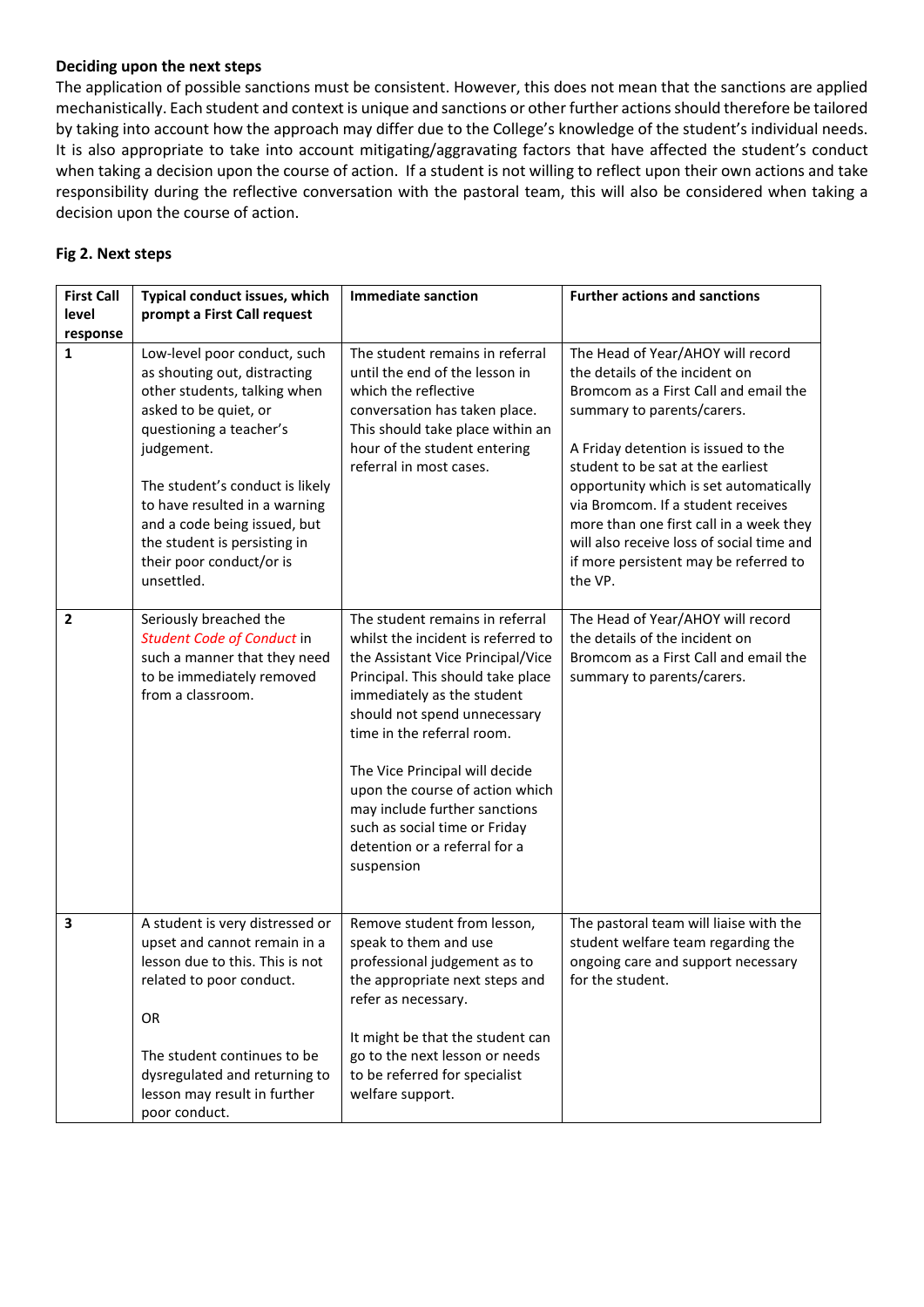## **Part 2: The referral room**

The referral room is not used as a sanction for poor behaviour but is a room that students are referred to whilst appropriate intervention takes place before returning to lessons quickly. This process allows students to reflect upon their actions. There are a set of expectations placed upon students whilst spending time in the referral room and a procedure for the admittance of students and their reintegration back to lessons.

The expectations for students in the referral room are displayed throughout the referral room to ensure that they are always visible. These expectations are also communicated to students upon entry to referral.

## **General expectations**

All students should:

- Sit where the member of staff asks them to without hesitation.
- Remain silent at all times.
- If they require something, they should put their hand up and wait to be asked.
- Not communicate with other students at any time.
- Ask permission if they need to leave their seat.
- Sit up straight and adopt a purposeful approach to the work that is provided.
- Ensure that their conduct does not disrupt the silence of the room by maintaining focus on their work; poor conduct such as tapping, swinging on a chair, sighing or similar is prohibited.
- Keep their work area in excellent condition at all times and free of rubbish.
- Prepare to take part in a restorative conversation by completing the reflective work in a mature manner.

## **Lunchtime**

If a student is referred to the referral room and will not be able to return to lessons before lunchtime as they await a restorative conversation, the referral room supervisor will call First Call to collect lunch for the student. The expectations in the room do not change at lunchtime.

## **Toilet breaks**

As with all other lessons, students can go to the toilet if needed. The student should go straight to the toilet and return immediately to referral, using the toilets closet to the referral room on the ground floor. The time they leave is noted in their study file.

## **Procedure for admittance and reintegration**

## **Referral of students**

A student will be placed in the referral room if they have been removed from a lesson after a First Call referral. This incident will be referred to the Head of Year (HOY)/Assistant Head of Year (AHOY) to decide upon the course of action *(please see First Call Procedure).* 

If a student is placed in the referral room as the result of a First Call, all effort is made by the member of staff referring the student to:

• Email home by the next working day explaining the reasons why the student was placed in referral. The email might outline further measures to support the student, such as request a parental meeting or warn of further consequences such as being placed on the Behaviour Intervention Programme.

The referring member of staff should ensure that they know which member of the senior/pastoral team will conduct a restorative conversation with the student and ensure this takes place before the student leaves referral.

#### **Admittance of students to referral**

When a student is brought to referral they should be asked to sit at a table.